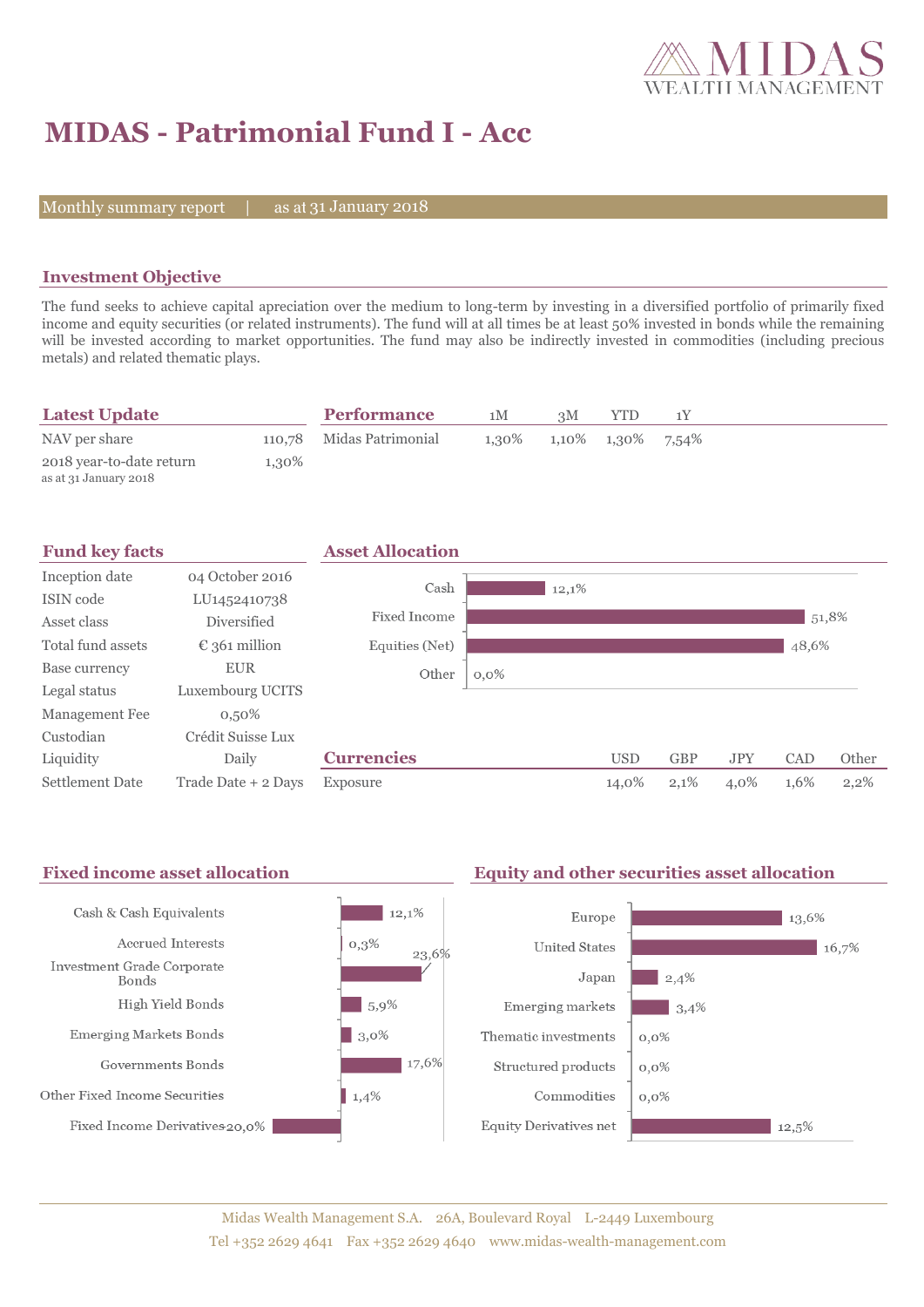

# **MIDAS - Patrimonial Fund I - Acc**

Monthly summary report | as at 31 January 2018

| Top 10 fixed income holdings            | <b>YTM</b> | Rating     | Weight  | <b>Fixed</b> |
|-----------------------------------------|------------|------------|---------|--------------|
| DEUTSCHLAND REP : DBR 0 1/2 08/15/27    | 0,6%       | AAA        | 5,2%    |              |
| BTPS: BTPS 0.35 11/01/21                | 0.4%       | <b>BBB</b> | 3,6%    | P            |
| FRANCE O.A.T.: FRTR 0 1/2 05/25/25      | 0,5%       | AA         | $3,0\%$ |              |
| BTPS I/L: BTPS 0.1 05/15/22             | 0.9%       | <b>BBB</b> | 2,0%    |              |
| BOLLORE SA: BOLFP 2 01/25/22            | 1,1%       | <b>NR</b>  | 1,7%    | ł            |
| CELLNEX TELECOM : CLNXSM 27/8 04/1      | 2,4%       | $BB+$      | 1,7%    |              |
| GAZPROMBANK: GPBRU 3.984 10/30/18       | 0,9%       | $BB+$      | 1,7%    |              |
| ILIAD: ILDFP 1 1/2 10/14/24             | $1,5\%$    | <b>NR</b>  | 1,7%    |              |
| ICCREA BANCA SPA : ICCREA 1 1/2 10/11/2 | 1,7%       | BBB-       | 1,6%    |              |
| SPAIN I/L BOND: SPGBEI 0.3 11/30/21     | 0,2%       | B          | $1,5\%$ |              |
|                                         |            |            |         |              |

## **The 10 fixed income rating breakdown** AAA  $\frac{1}{10,9\%}$



| Sector     | Weight                   | <b>Equity sector breakdown</b>                                                                                                  |
|------------|--------------------------|---------------------------------------------------------------------------------------------------------------------------------|
| Financials | $0,9\%$                  | <b>Consumer Discretionary</b><br>11,7%                                                                                          |
| Financials | 0,9%                     | Consumer Staples<br>10,9%                                                                                                       |
| Financials | 0,8%                     | Energy<br>7,9%                                                                                                                  |
|            |                          | Financials<br>19,2%                                                                                                             |
|            |                          | Health Care<br>13,6%                                                                                                            |
|            |                          | Information Technology<br>18,3%                                                                                                 |
|            |                          | Industrials<br>$8.8\%$                                                                                                          |
|            | 0,7%                     | Materials<br>5,1%                                                                                                               |
| Financials | 0,7%                     | Telecommunication $\blacksquare$ 1,6%                                                                                           |
|            | 0,7%                     | Utilities<br>$1,0\%$                                                                                                            |
|            |                          | Real Estate<br>$2,1\%$                                                                                                          |
|            | Financials<br>Financials | Consumer Discretionar 0,8%<br>Information Technolog 0,7%<br>0,7%<br><b>Information Technology</b><br>Information Technolog 0,7% |

### **Top 5 funds and other holdings**

| Nordea Stable Emerging Markets Equity | 2,7% |
|---------------------------------------|------|
| La Francaise Sub Debt                 | 2,5% |
| Amundi ETF TOPIX EUR Hedged           | 2,4% |
| <b>MM</b> Convertible Europe          | 1,4% |